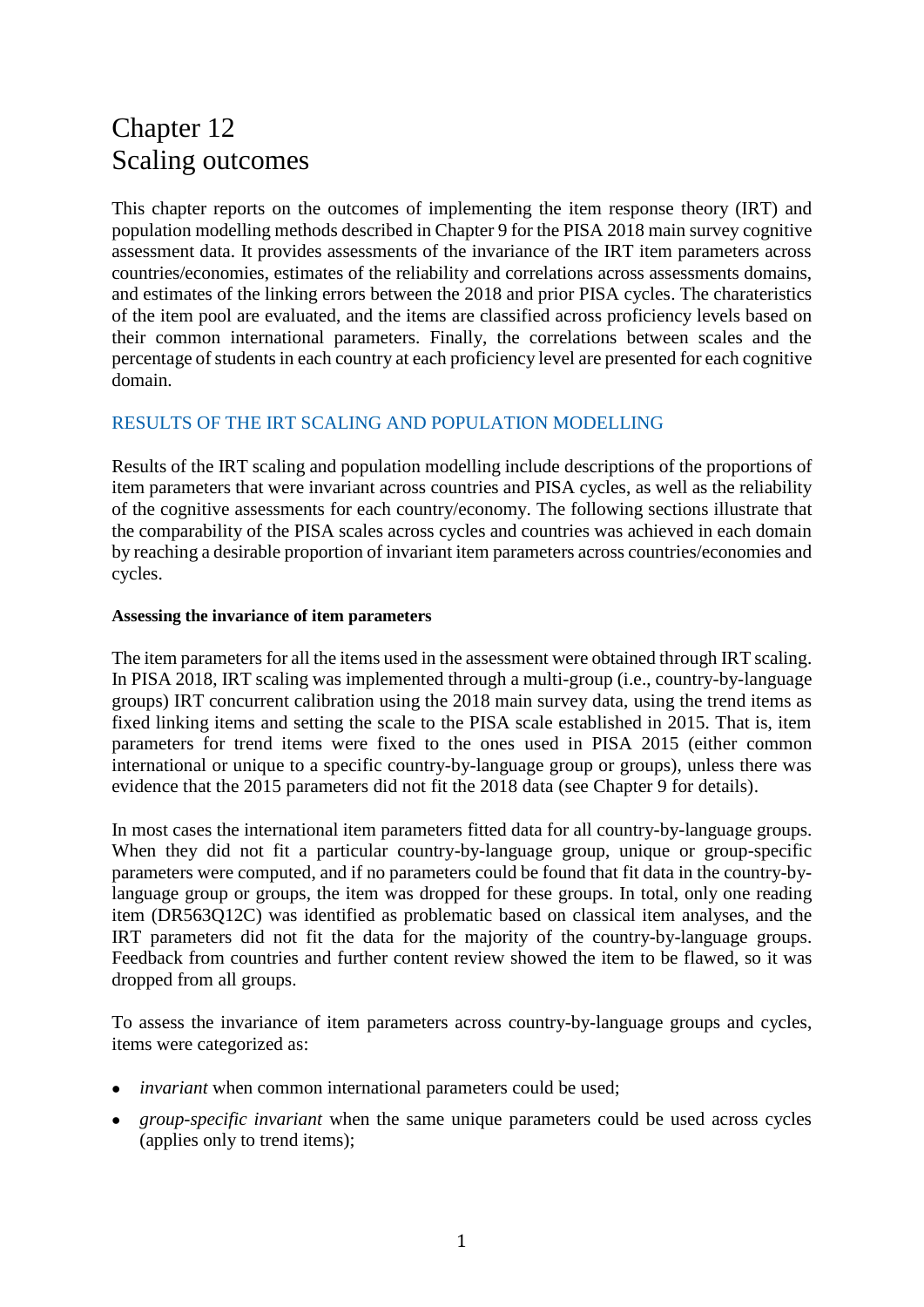- *variant* for all other cases where unique item parameters were estimated (new items) or when unique parameters were estimated that are different from the 2015 parameters (trend items); and
- *dropped* when the item could not be fitted to the data and was dropped for one or more country-by-language groups.

For countries with multiple language groups, the number of invariant, variant, or dropped items were averaged across the different language groups within the country to calculate the proportion of unique item parameters used. Sample weights were used for this calculatiton.

Table 12.1 shows the proportions of items categorized as invariant, variant, and dropped, averaged across countries participating in the 2018 computer-based assessment (CBA). The proportion of invariant items was large for all domains, ranging from 77.1% for the reading trend items to 95.2% for the reading fluency items. A large proportion of invariant items is critical for ensuring the comparability of scores across countries and cycles. Group-specific invariant items also contribute to the comparability of scores across cycles. The proportion of invariant total (invariant and group-specific invariant) was near or above 90% for all domains. Regarding the dropped category, the proportions were very small for all domains (0.6% or less).

# *Table 12.1 Proportion of invariant, variant, and dropped CBA items averaged across countries/economies, for each domain*

Table 12.2 shows the proportion of items categorized as invariant, variant, and dropped, averaged across countries participating in the 2018 paper-based assessment (PBA). The results are similar to those for CBA, with: high proportions of invariant items ranging from 75.2% in reading to 88.2% in mathematics; high proportions of invariant total items ranging from slightly below 90% for reading and above 90% for mathematics and science and slightly below 90% for reading; and very small proportions of dropped items.

# *Table 12.2 Proportion of invariant, variant, and dropped PBA items averaged across countries/economies, for each domain*

An overview of the frequencies of invariant, variant, and dropped items for each domain is presented in Figures 12.1 to 12.5 for CBA and PBA participating countries. Each country is represented by a vertical bar: Dark green represents the number of items classified as invariant (for reading and financial literacy, a vertical bar is used to separate the trend and new items, with trend items clustered around the x-axis and new items at each end of the bar); light green represents the number of group-specific invariant items (only trend items); yellow represents the number of variant items 1 (a horizontal bar separates the trend and new items in reading and financial literacy); and red represents the number of items dropped from scaling. The variant and dropped items frequencies are shown using negative values to highlight differences between the number of items that contribute to ensuring the comparability of the PISA scales

<u>.</u>

<sup>&</sup>lt;sup>1</sup> For the trend items classified as variant in a specific group (yellow), the 2015 parameters did not appropriately fit the 2018 data; thus, new unique parameters were estimated. For new items classified as variant in a specific group (yellow), unique parameters were needed due to the misfit of the common international parameters to the 2018 data.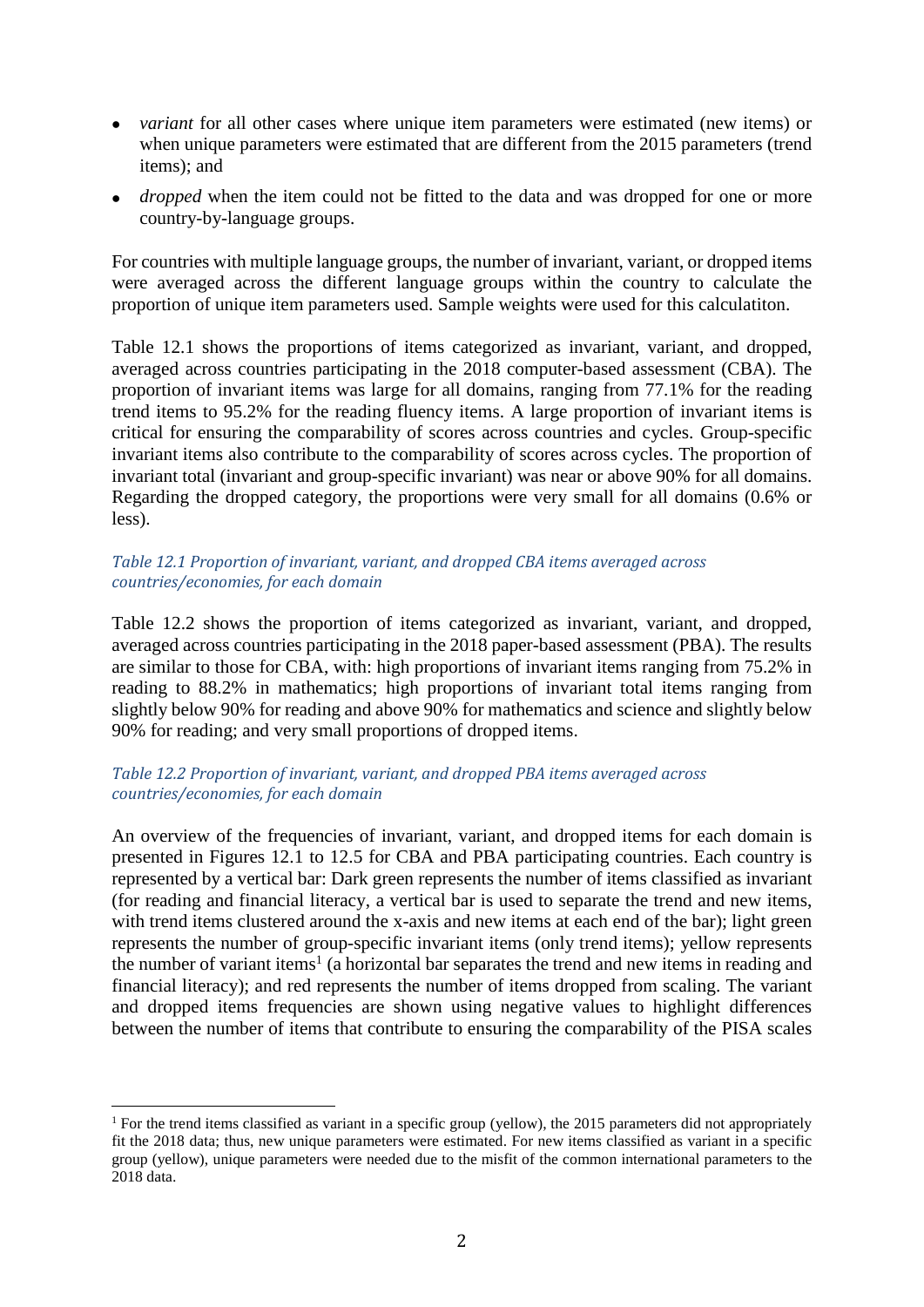(invariant) and the number of items that do not. The countries are sorted from left to right by increasing number of invariant items.

These plots show that while there is some variability across countries, the numbers of invariant item parameters and group-specific invariant item parameters are large.



*Figure 12.1 Frequency of invariant, variant, and dropped items for reading, by country/economy*







Mathematics (PBA)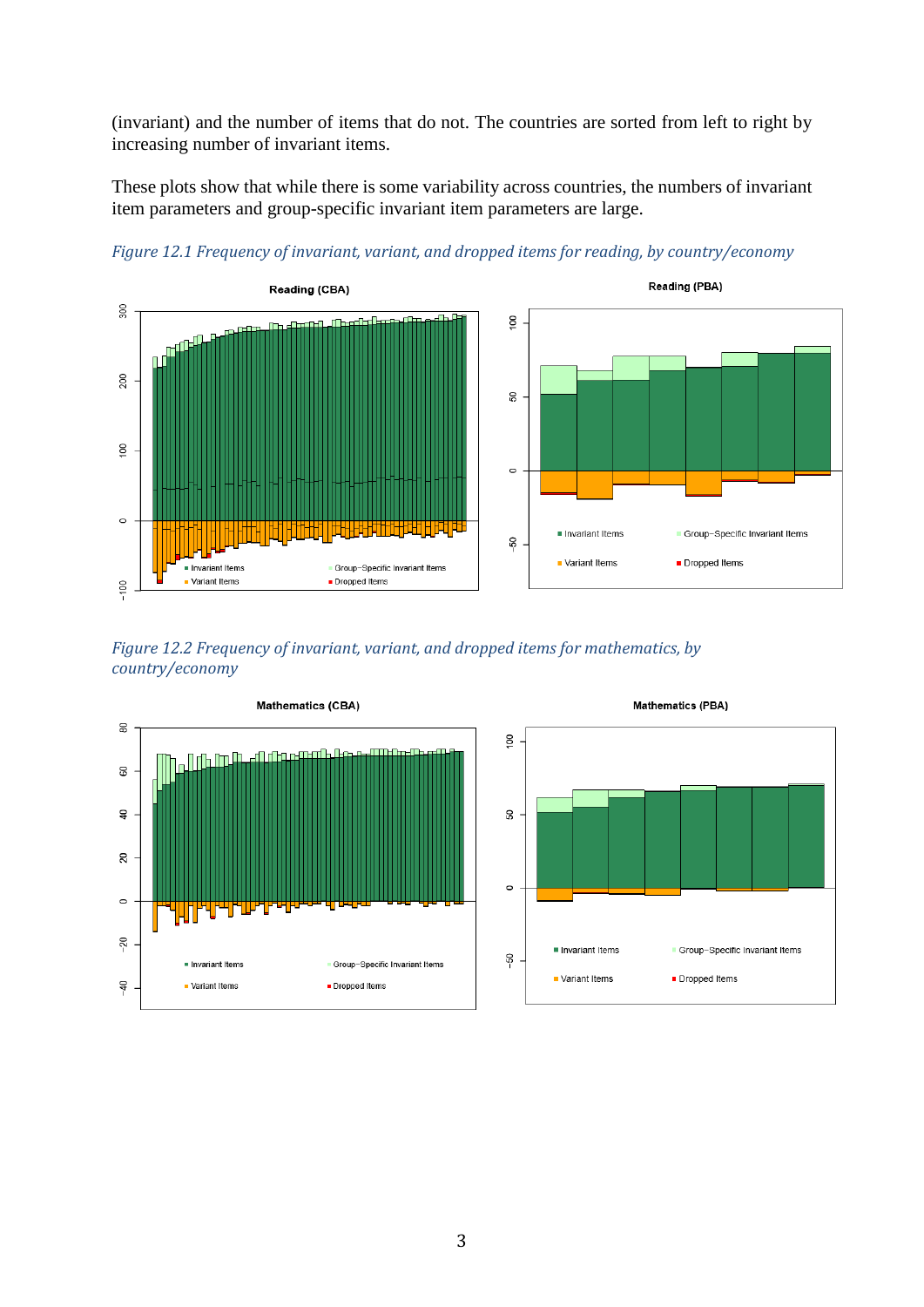*Figure 12.3 Frequency of invariant, variant, and dropped items for science, by country/economy*



*Figure 12.4 Frequency of invariant, variant, and dropped items for financial literacy, by country/economy*



*Figure 12.5 Frequency of invariant, variant, and dropped items for global competence, by country/economy (Forthcoming on 22 October 2020)*

After the IRT scaling was finalised, item parameter estimates were delivered to each country, with an indication of which items had received common international item parameters and which had received unique group-specific item parameters. Table 12.3 gives an example of the information provided to countries: The first column shows the domain, the second column flags items that had received group-specific parameters (unique item parameters) or had been excluded from the IRT scaling (excluded from scaling) with empty cells indicating invariant item parameters were retained, and the remaining columns show the final item parameter estimates (the slope and difficulty parameters are listed for all items, while the threshold parameters are listed for the polytomous items). All new items in the 2018 main survey data were scaled using the two-parameter logistic model (2PLM; Lord and Novick, 1968) or the generalized partial credit model (GPCM; Muraki, 1992).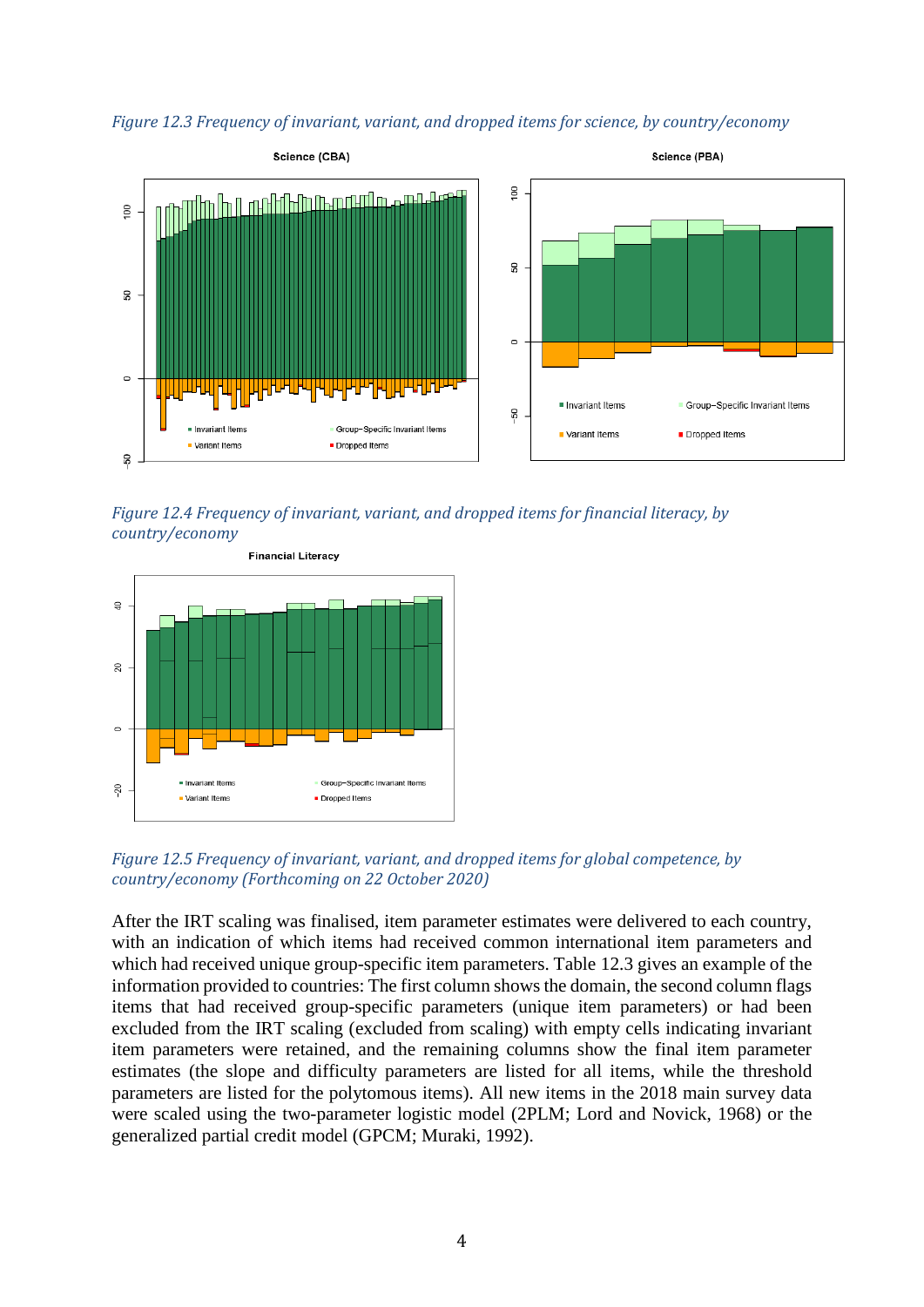*Table 12.3 Example of item parameters estimates provided to countries/economies showing itemby-country level treatment* 

## **Reliability of the PISA scales**

Plausible values were generated for all students by fixing all item parameters to the values obtained from the final IRT scaling and by fitting the multivariate latent regression models described in Chapter 9.

Given the multi-stage adaptive testing (MSAT) for reading domain and rotated and incomplete assessment design for other domains, it was not possible to calculate the classical reliability values for each cognitive domain. Nevertheless, test reliability was estimated in the same way it was in PISA 2015, using the commonly used formula: *1 – (expected error variance/total variance)*. The expected error variance is the weighted average of the posteriori variance (i.e. the variance across the 10 plausible values, which is an expression of the posterior measurement error). The total variance was estimated using a resampling approach (Efron, 1982) and was estimated for each country depending on the country-specific proficiency distributions for each cognitive domain.

Table 12.4 presents the distribution of the national reliabilities for the generated scale scores calculated with all 10 plausible values. The reliabilities for each country are presented in Table 12.5. These tables show that the variance explained by the combined IRT model and population model is comparable across countries. While the median values are above 0.80 in all the domains assessed in CBA and PBA, it is important to keep in mind that this is not to be confused with a classical reliability coefficient, as it is based on more than the item responses.

*Table 12.4 Descriptive statistics of the national reliabilities of the cognitive domains and reading subscales*

*Table 12.5 National reliability values of the cognitive domains*

## **Reading MSAT measurement error**

As indicated earlier, the main goal of the new reading MSAT design was to improve measurement precision over what would have been obtained with the linear (non-adaptive) design used in past PISA cycles. A simulation study based on the item parameters obtained from the field trial and MSAT design for reading showed that measurement precision was expected to increase by as much as 10% at the lower and higher proficiency levels (Yamamoto, Shin & Khorramdel, 2019). Results of the reading MSAT implemented in the 2018 main survey confimed these expectations.

Using the common international item parameters estimated from the IRT scaling of the PISA 2018 main survey data, the MSAT average standard errors of measurement were computed across the full range of PISA reading scale from 200 to 700. More specifically, for each path, the standard error of measurement was computed as the reciprocal of square root of the information function, scaled on the PISA reporting scale:  $SE(\theta) = A * 1/\sqrt{I(\theta)}$ , where *A* is the transformation coefficient provided in Table 12.6 below.

Then, the path-specific standard errors were averaged across the testlet combinations: core and difficult testlets in both stages (HH), core and easy testlets in both stages (LL), core, a difficult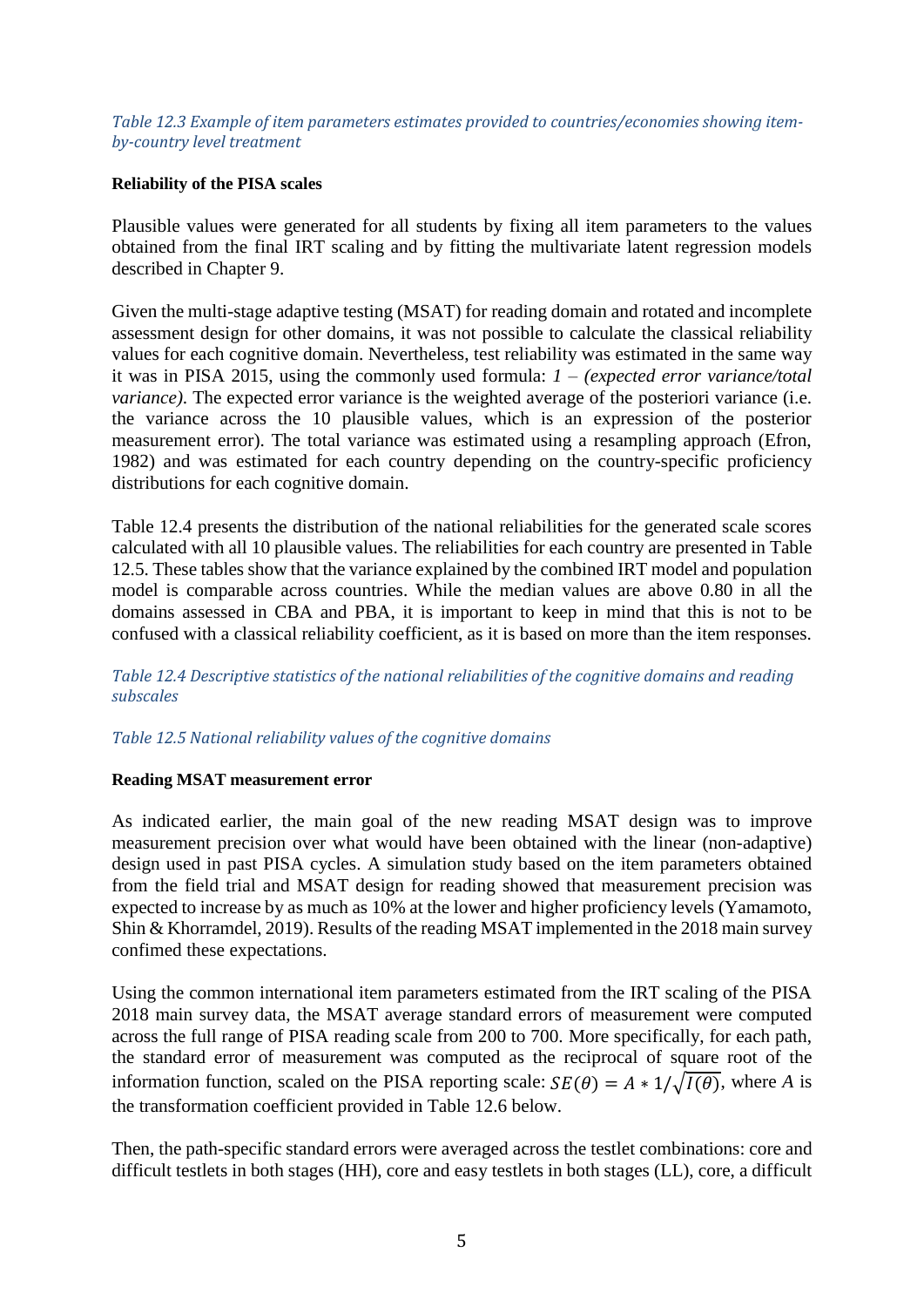testlet in stage 1, and an easy testlet in stage 2 (HL), and core, an easy testlet in stage 1, and a difficult testlet in stage 2 (LH).

The results are displayed in Figure 12.6 for designs A and B (see Chapter 2 of this Technical Report for details about these designs). The lowest standard error of measurement (i.e., highest measurement accuracy) that could be achieved is shown by the lowest point across the the PISA scale—if all students were routed according to their true proficiency. For example, looking at design A, for a student with a true proficiency of 350, the easiest (LL) path provides the lowest standard error of measurement (approximately 30 points). For a student with a true proficiency of 700, the most difficult (HH) path provides the lowest standard error of measurement (approximately 50 points). However, some students were "misrouted" to less informative paths because the proficiency estimates used in routing contain measurement error, and a small proportion of students were routed randomly to ensure a minimum exposure rate for all items and proper coverage of the contents across the entire population of students. Therefore, the average standard error of measurement obtained at each point on the PISA scale (i.e., black dashed line in Figure 12.6) was calculated as the average of the standard errors of measurement for each HH, HL, LH, and LL path, weighted by the proportion of sudents routed to each path. As a result, the weighted average standard errors of measurement are somewhat higher than the lowest possible values, but very close to the lowest possible values. That is, the weighted average (dashed line) is very close to the LL (red line) at the lower level and to HH and HL (blue and black lines) at the higher level. Despite the intentional misrouting of some students, results showed that that the adaptation worked well at all proficiency levels, as the weighted average is only slightly above the lowest standard error of measurement that can be achieved across the different MSAT paths. A comparison of the Designs A and B also shows that Design B is less adaptive than Design A because its paths are less differentiated in difficulty and information and its routing less accurate.





To assess the efficiency of the reading MSAT designs, the average standard error of measurement of the reading MSAT design, A or B, assigned to students was compared to a corresponding non-adaptive PISA design (CBA) that could have been implemented using the same items and the same average test length. The CBA standard errors of measurement across the PISA scale were computed in a similar way as with the MSAT—as the average of the item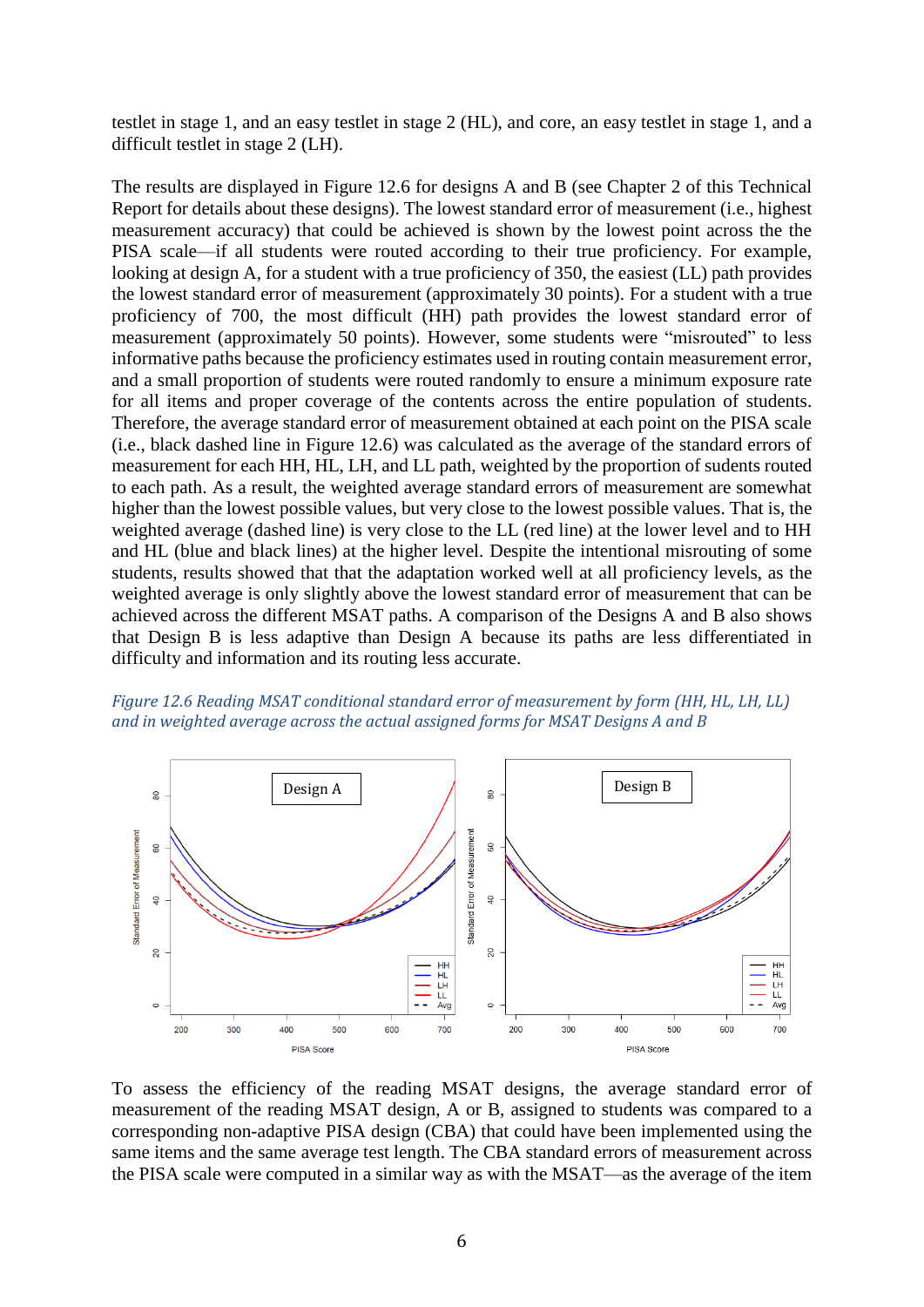standard errors over all MSAT items multiplied by the expected number of items across all the MSAT possible paths (36.7 items).

Figure 12.7 shows the ratio of the standard errors of measurement for the reading MSAT design that was implemented in the 2018 main survey to the corresponding non-adaptive design that could have been implemented. A ratio of MSAT to CBA of less than 1 indicates that the standard error of measurement for the MSAT design is lower than that of the corresponding non-adaptive CBA design. Thus, the implemented MSAT reduced the standard error of measurement by as much as 10% at the lower and higher proficiency levels—which is close to the results found based on simulated data (Yamamoto, et al., 2019).

*Figure 12.7 Ratio of the standard errors of measurement for the reading MSAT design (A and B combined) to the standard errors of measurement for a corresponding non-adaptive CBA design*



## TRANSFORMING THE PLAUSIBLE VALUES TO PISA SCALES

The plausible values generated from the population latent regression models need to be transformed using a linear transformation. This set of plausible values transformed to the PISA scales can then be used to compare the overall performance of countries or subgroups within a country or across cycles.

### **Reading, mathematics, and science**

For reading, mathematics, and science, the transformation coefficients established in the PISA 2015 cycle were applicable to the 2018 cycle because the 2018 IRT parameters were estimated to be on the same scale as the 2015 item parameters. Note that in 2015, the transformation coefficients were computed for each domain based on the 2006, 2009, 2012, and 2015 scaled proficiencies from only the OECD countries. The country means and variances used to compute the transformation coefficients included only the values from the cycle in which a given content domain was the major domain. Hence, the transformation coefficients for science are based on the 2006 reported results, the reading coefficients are based on the 2009 results, and the mathematics coefficients are based on the 2012 results. Computational details are provided in the PISA 2015 technical report (OECD, 2017, Chapter 12).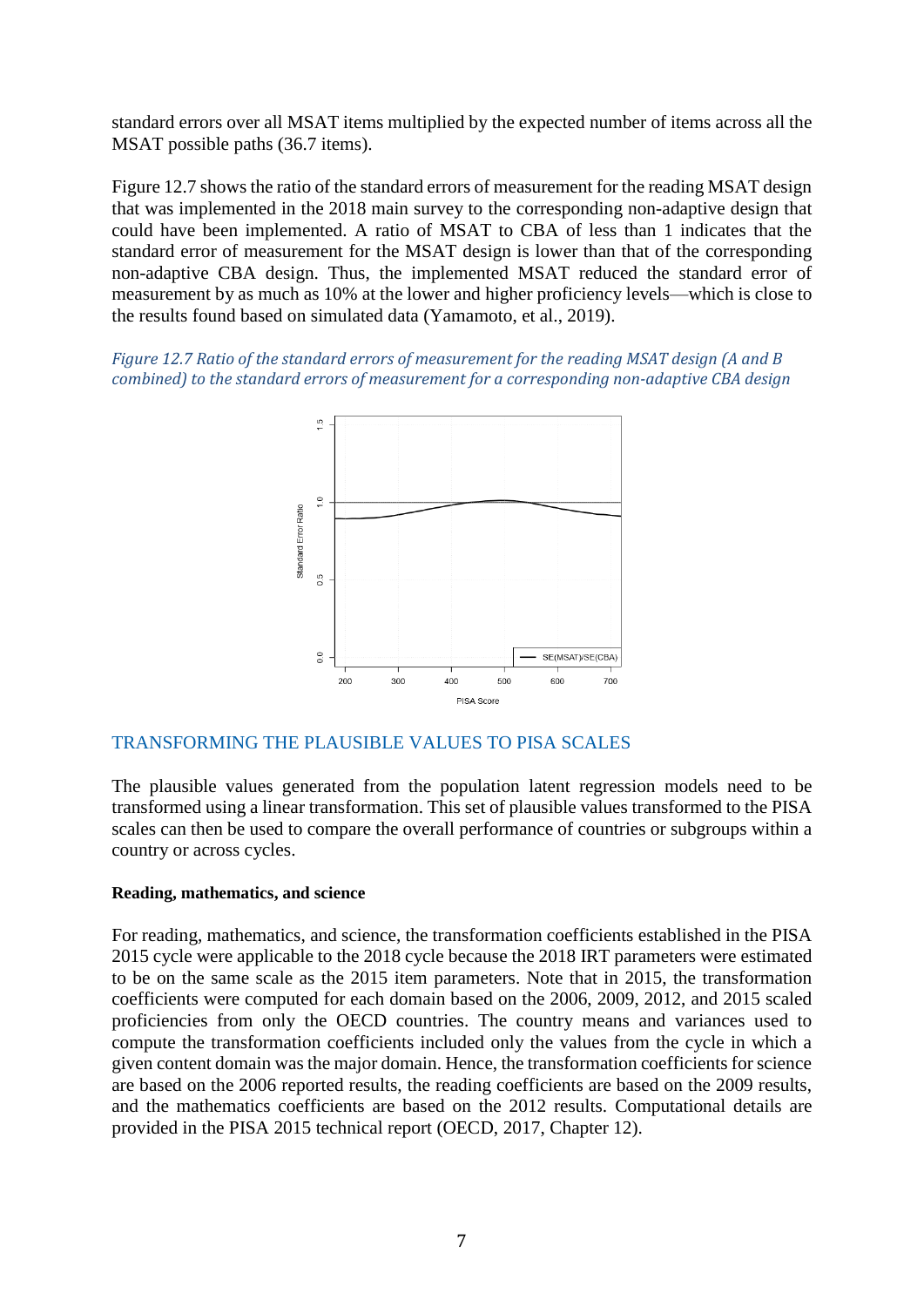#### **Financial literacy**

For financial literacy, results from the 2012 PISA cycle were used to compute the transformation coefficients. The approach used for computing the transformation coefficients was the same as used for reading, mathematics, and science. However, all available country data were used to compute the financial literacy coefficients, whereas for reading, mathematics, and science, only the data from OECD countries were used. This decision was made because there were relatively few OECD countries that had participated in the financial literacy assessment, and using all countries provided transformation coefficients and a scale that was more appropriopriate for all participating countries.

#### **Global competence**

Global competence was a newly established domain in PISA 2018. Consistent with processing of new domains that had been introduced in previous PISA cycles, the transformation coefficients for global competence were computed so that the plausible values for the 10 OECD participating countries would have a mean of 500 and a standard deviation of 100. To take into account the 10 sets of plausible values, all sets were stacked together and the weighted mean and variance were computed so that each country contributed equally. As a result, the full set of transformed plausible values for global competence had a weighted mean of 500 and a weighted standard deviation of 100 for the OECD countries.

Specifically, the equations used to compute the transformation coefficients for global competence are presented below. In formula 12.1,  $w<sub>v</sub>$  is the senate weight for for student *v*  $\{v=1, 2, ..., N\}$  and  $X_{vu}$  is the  $u^{\text{th}}$  plausible value  $\{u=1, 2, ..., 10\}$  for student *v*. The weighted grand mean across all 10 plausible values is  $\overline{X}$ , which is computed by compiling all 10 sets of plausible values into a single vector (with the corresponding senate weights compiled in a separate vector) and finding the weighted mean of these values. The weighted variance of the plausible values is  $\tau_{PV}^2$ , which is computed using the vector of plausible values described above. The square root of  $\tau_{PV}^2$  is the weighted standard deviation,  $\tau_{PV}$ .

*Formula 12.1*

$$
\tau_{PV} = \sqrt{\tau_{PV}^2} = \sqrt{\frac{\sum_{u=1}^{10} \sum_{v=1}^{N} W_v (X_{vu} - \bar{X})^2}{[(10N - 1)\sum_{v=1}^{N} w_v]/N}}
$$

The transformation coefficients for global competence were computed using the following equations:

*Formula 12.2*

$$
A = \frac{100}{\tau_{PV}}
$$

*Formula 12.3*

$$
B = 500 - A[\bar{X}] = 500 - A \left[ \frac{\sum_{u=1}^{10} \sum_{v=1}^{N} w_v X_{vu}}{10 \sum_{v=1}^{N} w_v} \right]
$$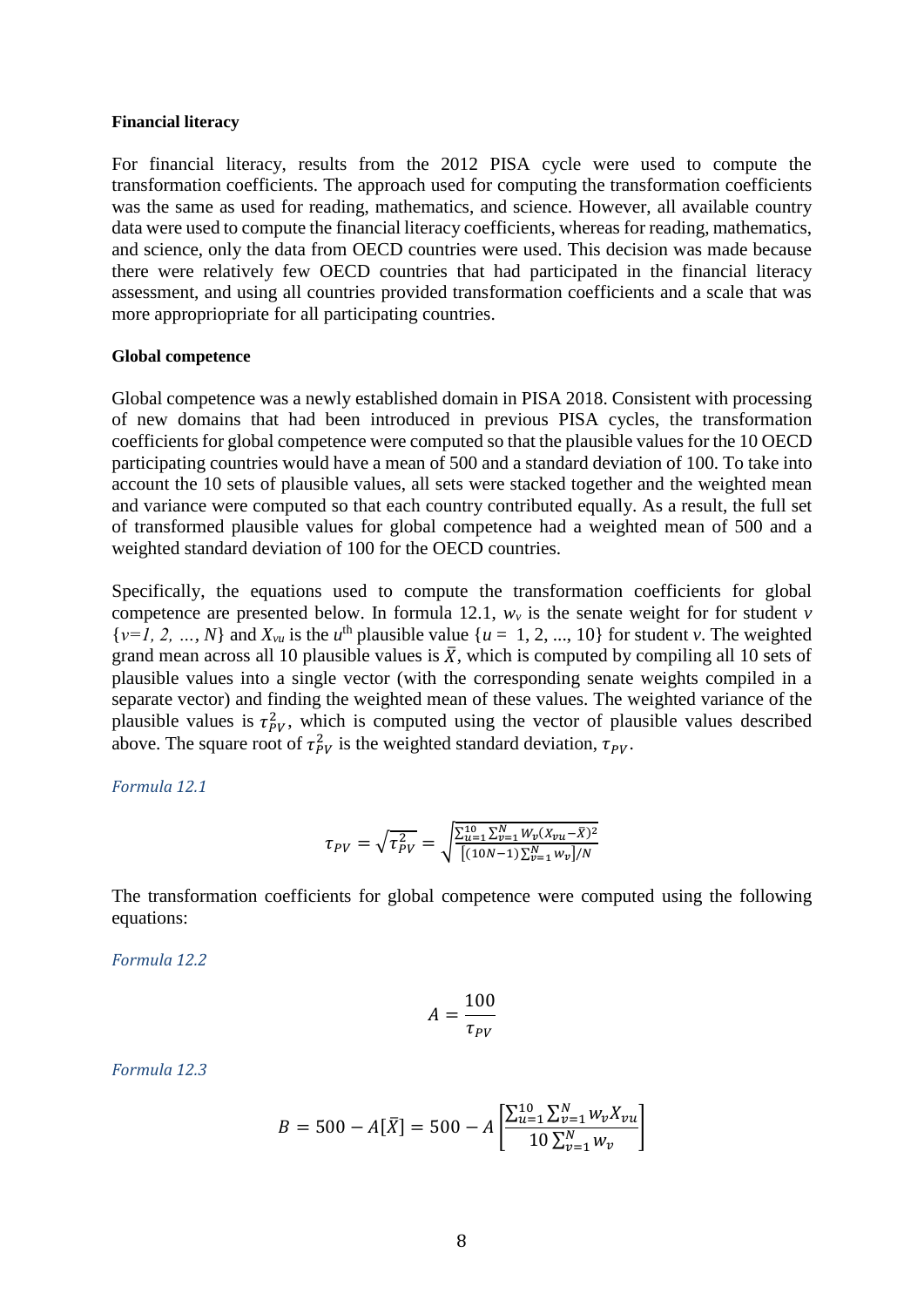The plausible values for global competence were transformed to the PISA scale using a similar approach to that used for reading, mathematics, science, and financial literacy. However, one difference is that, for global competence, the transformation was based solely on the 2018 plausible values because global competence was introduced for the first time in 2018.

## **Transformation coefficients for all domains**

The transformation coefficients for all content domains are presented in Table 12.6. The A coefficient adjusts the variability (standard deviation) of the resulting scale, while the B coefficient adjusts the scale location (mean).

# *Table 12.6 Transformation coefficients for PISA 2018*

Table 12.7 shows the average transformed plausible values as well as the resampling-based standard errors for each country and domain.

*Table 12.7 Average plausible values (PV) and resampling-based standard errors (SE) by country and domain*

# LINKING ERROR

The estimation of the linking error between two PISA cycles was accomplished by considering the differences between the reported country means from the previous PISA cycles and new estimates of these country means based on the new PISA cycle item parameters. To estimate the linking error for trend comparisons between PISA 2018 and a previous PISA cycle, the subset of countries that had participated in both cycles being compared was used. In the case of financial literacy, since the number of participating countries was relatively small, all countries were used.

The 2018 linking errors are reported in Table 12.8 below. Using these values help evaluate the extent to which changes in a country/economy or subgroup's performance between PISA 2018 and a previous PISA cycle are significantly different.

Note that for each domain, the earliest cycle for which comparisons can be made between PISA 2018 and a previous PISA cycle is the cycle in which the domain first became a major domain. Thus, the comparison of mathematics scores between PISA 2018 and PISA 2000 is not possible, nor is the comparison of science scores between PISA 2018 and PISA 2000 or between PISA 2018 and PISA 2003.

## *Table 12.8 Linking error for score comparisons between PISA 2018 and previous PISA cycles*

# INTERNATIONAL CHARACTERISTICS OF THE ITEM POOL

This section provides an overview of the test targeting, the domain inter-correlations, and the correlations among the reading scale and subscales.

## **Test targeting**

Similar to assigning a specific score on a scale to students according to their performance on an assessment (OECD, 2002), each item in PISA 2018 was assigned a specific value on a scale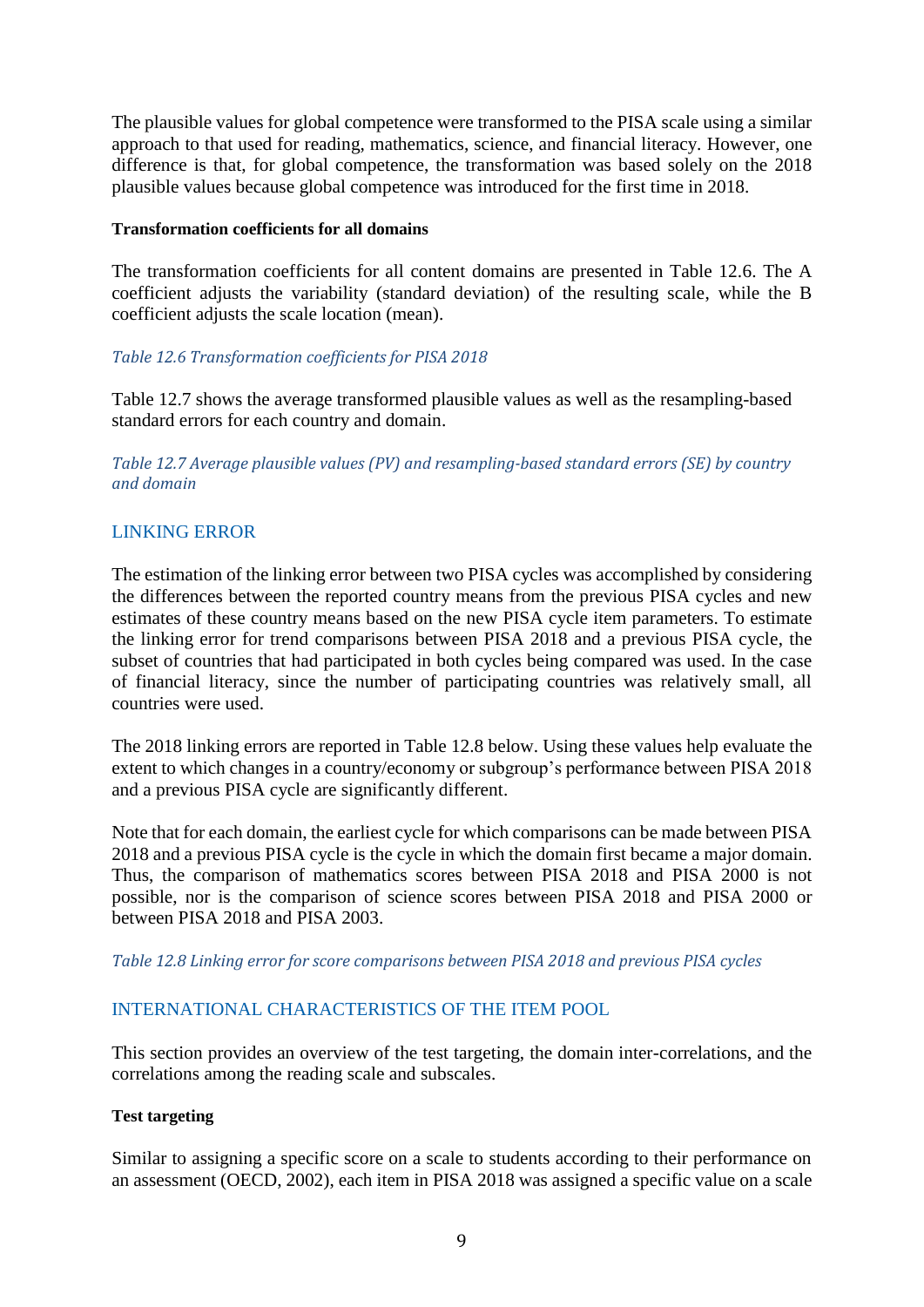based on response probability (RP) calculated using the item's IRT parameters (discrimination and difficulty). Chapter 15 describes how items can be placed along a scale based on their RP values and how these values can be used to classify items into proficiency levels.

In PISA, the RP62 values were used to classify items into levels. Students with a proficiency located at or below this point have a 62 percent or less probability of getting the item correct, while students with a proficiency above this point have a higher than 62 percent probability of getting the item correct. The RP62 values for all items are presented in Annex A, together with the final item parameter estimates obtained from the IRT scaling.

Similar to the process above, students were also classified into proficiency levels using the plausible values. For each cognitive domain, the levels were defined by equidistant score boundaries which were determined based on the previous PISA cycles. Tables 12.9 to 12.13 show the levels defined for for each cognitive domain, along with the percentage of items and students classified at each level of proficiency.

*Table 12.9 Proficiency levels for reading and the classification of items and students*

*Table 12.10 Proficiency levels for mathematics and the classification of items and students*

*Table 12.11 Proficiency levels for science and the classification of items and students*

*Table 12.12 Proficiency levels for financial literacy and the classification of items and students*

*Table 12.13 Proficiency levels for global competence and the classification of items and students (Forthcoming on 22 October 2020)*

Since RP62 values and the plausible values are on the same scale, the distribution of students' latent ability and the items' RP62 values can be compared and contrasted. In Figures 12.8 to 12.12, the left side of each figure illustrates the distribution of the first plausible values (PV1) across countries. In each figure, the blue line indicates the empirical density of the first plausible values across all countries, and the red line indicates the theoretical normal distribution with the mean and the variance of plausible values across all countries in each domain. The figures show that the distribution of the plausible values for each domain are approximately normal. On the right side of each figure, the RP62 value for each of the items is plotted. For polytomous items, only the highest category's RP62 value is used, and this was the value used to assign the item to a proficiency level.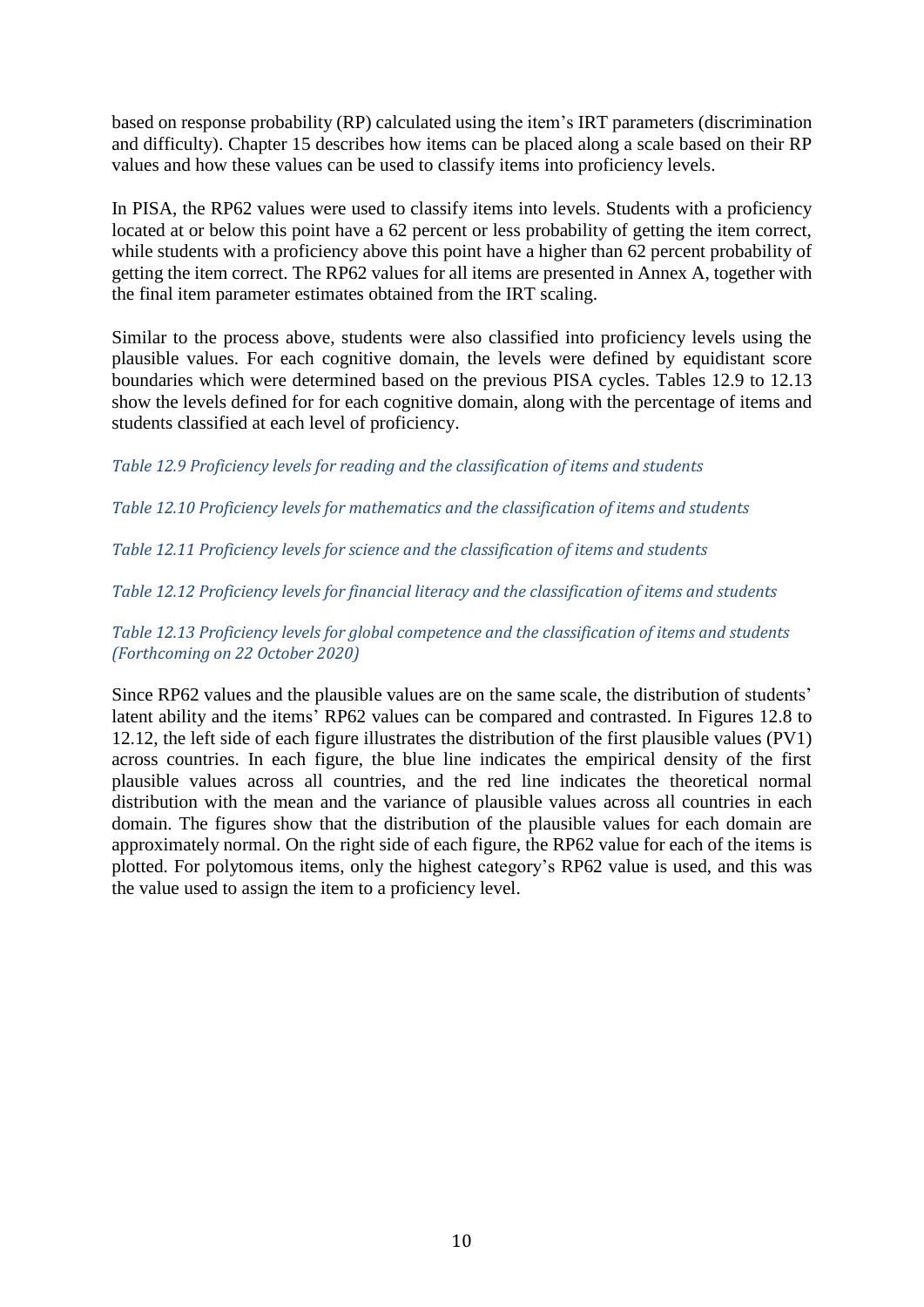*Figure 12.8 Distribution of the first plausible values and item RP62 values in reading*



*Figure 12.9 Distribution of the first plausible values and item RP62 values in mathematics*

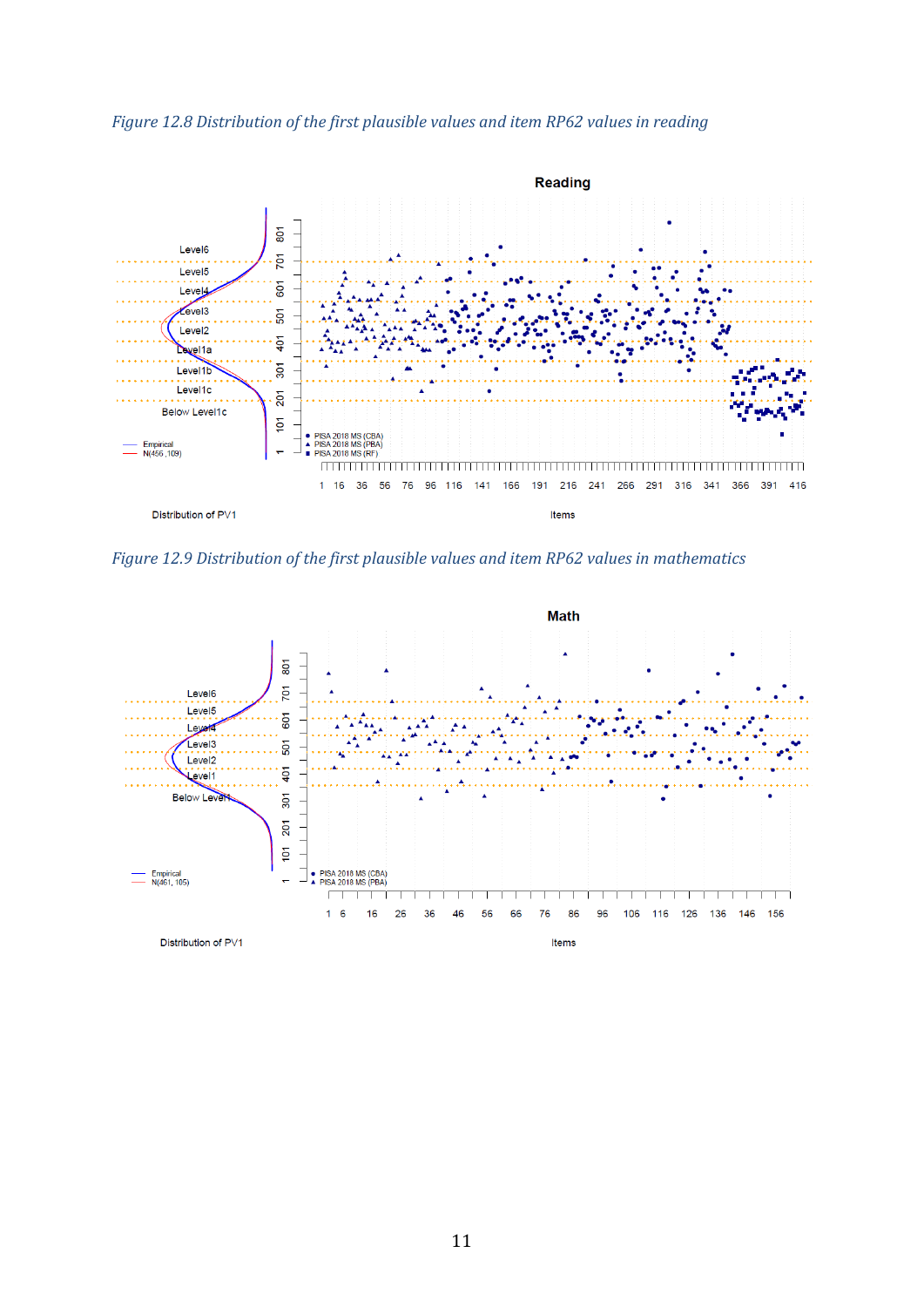*Figure 12.10 Distribution of the first plausible values and item RP62 values in science*



*Figure 12.11 Distribution of the first plausible values and item RP62 values in financial literacy*



*Figure 12.12 Distribution of the first plausible values and item RP62 values in global competence (Forthcoming on 22 October 2020)*

# DOMAIN INTER-CORRELATIONS

Estimated correlations between the domains, based on the 10 plausible values and averaged across all countries and assessment modes, are presented in Table 12.14 for the main sample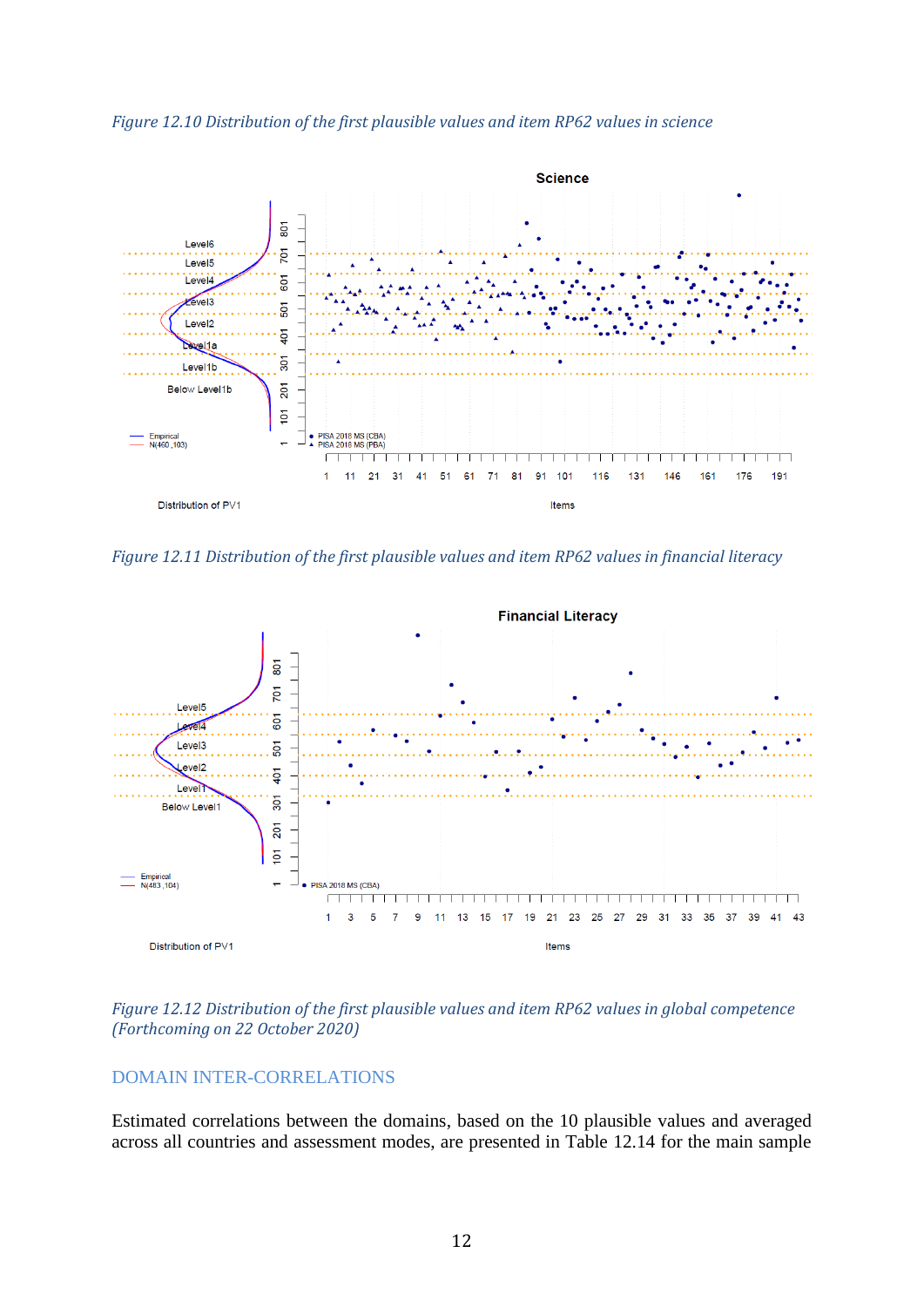and in Table 12.5 for the financial literacy sample. The estimated correlations for each country are presented in Table 12.16.

*Table 12.14 Domain inter-correlations for the main sample*

*Table 12.15 Domain inter-correlations for the financial literacy sample*

*Table 12.16 Domain inter-correlations by country/economy*

## **Correlations with the Reading subscales**

There were two sets of subscales reported for reading. The first set, measuring cognitive processes, was composed of the following subscales: evaluating and reflecting (RCER), locating information (RCLI), and understanding (RCUN). The second set, based on the text source, comprised the subscales multiple source (RTML) and single source (RTSN).

The correlations between the cognitive domains and the cognitive processes reading subscales are presented in Table 12.17. The correlations between the cognitive domains and the text structure reading subscales are presented in Table 12.18.

Note that, as indicated in Chapter 9, because of the way in which these subscale plausible values were estimated, it is not appropriate to correlate the cognitive process subscales with the text source subscales, or any of the subscales with the overall reading proficiency.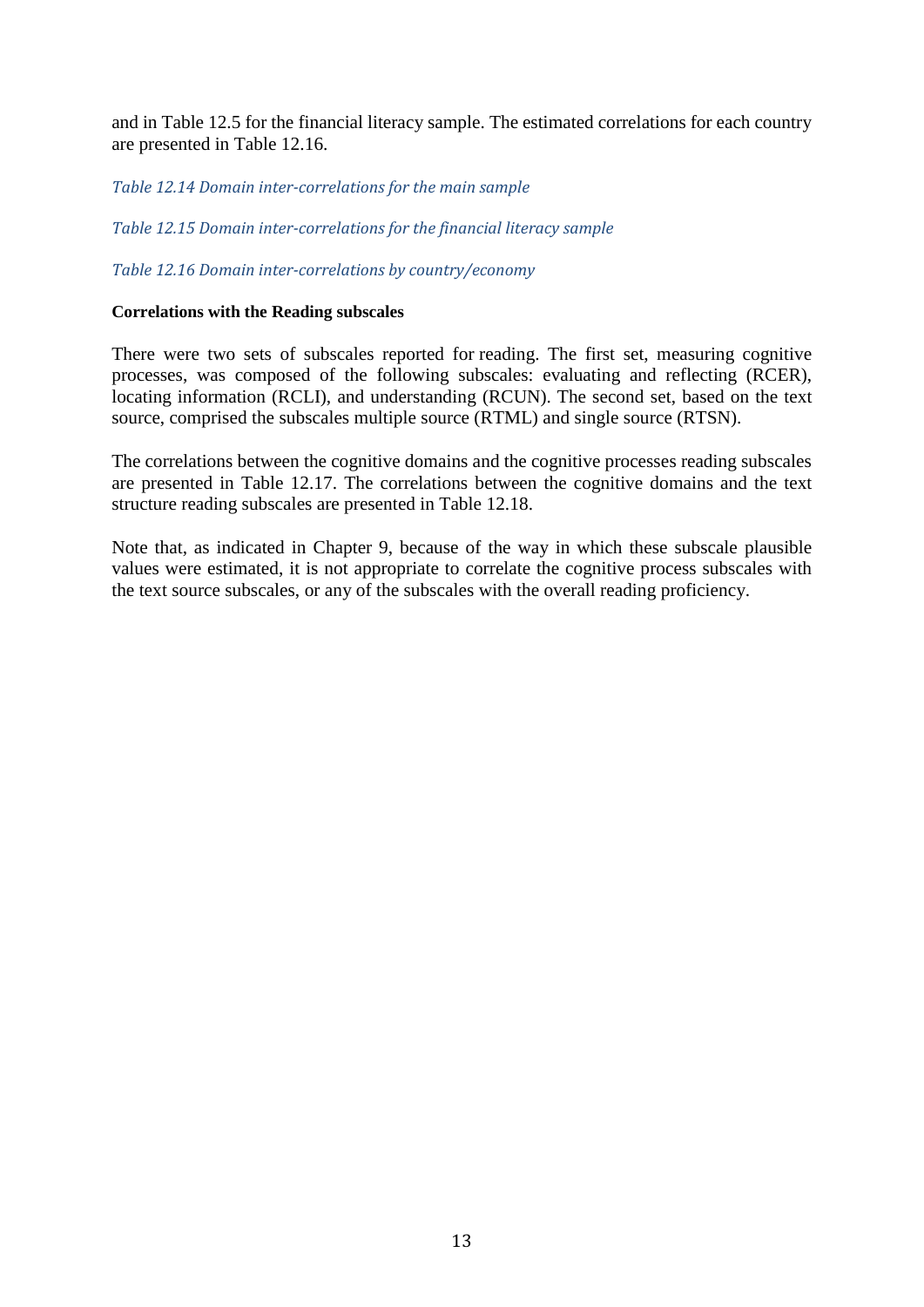*Table 12.17 Estimated correlations between the cognitive domains and the cognitive processes reading subscales*

*Table 12.18 Estimated correlations between the cognitive domains and the text source reading subscales*

PERCENTAGE OF RESPONDENTS AT EACH PROFICIENCY LEVEL

Figures 12.13 to 12.17 show the percentage of students in each country at each proficiency level for each cognitive domain.

*Figure 12.13 Percentage of students in each country/economy at each proficiency level for reading*

*Figure 12.14 Percentage of students in each country/economy at each proficiency level for mathematics*

*Figure 12.15 Percentage of students in each country/economy at each proficiency level for science*

*Figure 12.16 Percentage of students in each country/economy at each proficiency level for financial literacy*

*Figure 12.17 Percentage of students in each country/economy at each proficiency level for global competence (Forthcoming on 22 October 2020)*